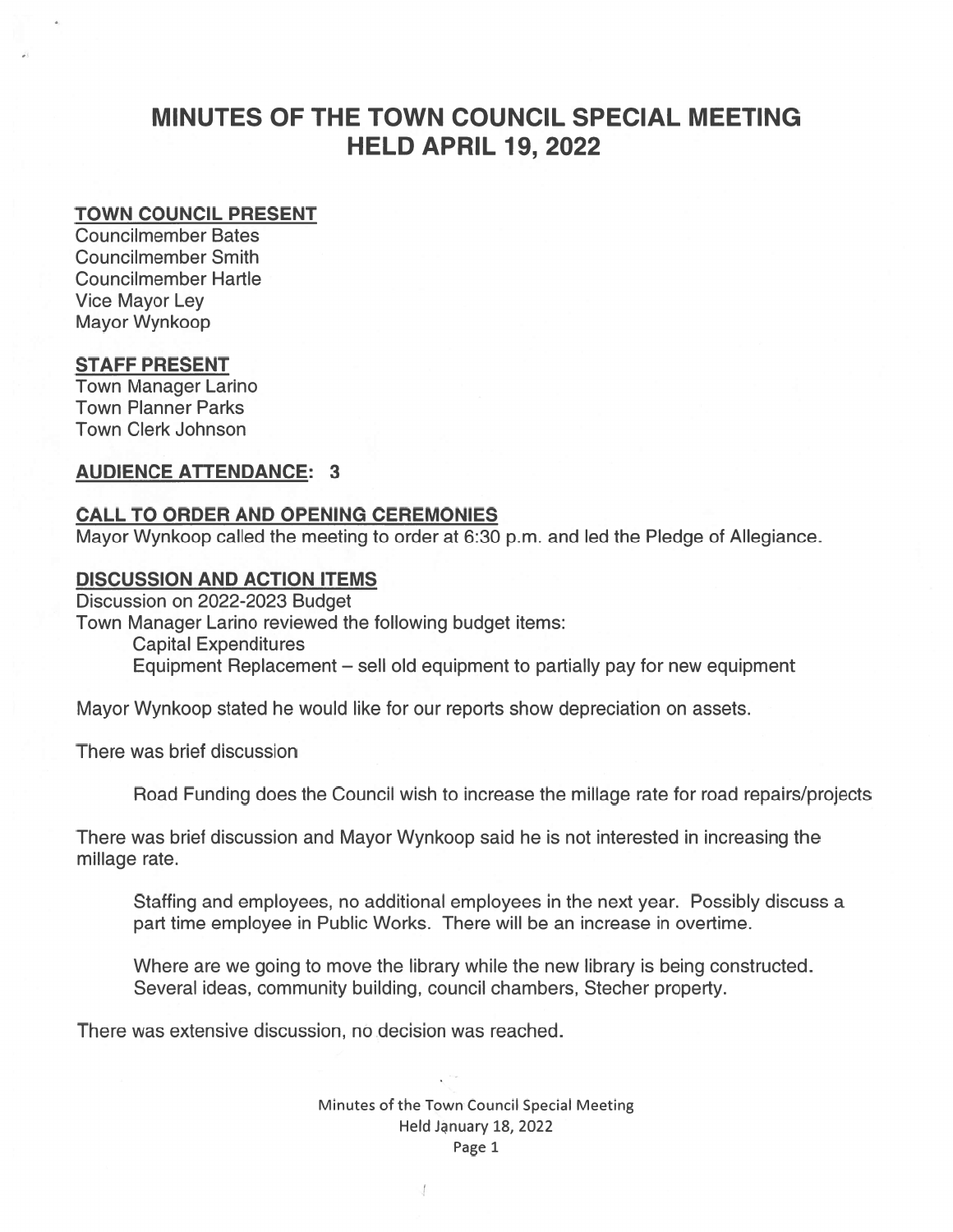Town Manager Larino gave all council members <sup>a</sup> draft of <sup>a</sup> Council Handbook for newly elected council members. He asked that they review the book make additions, deletions, etc.

There was brief discussion.

Town Manager Larino gave an update on the progress of updating the ISBA and JPA meetings. This is <sup>a</sup> high priority for the town.

There was extensive discussion.

Town Manager Larino explained that he would like to start looking at moving the stage at Kirk Park to where the tennis courts are and relocating the tennis courts to another are. This would give more space for people listening to concerts or bands on Montverde Day.

Town Manager Larino asked if we are going to donate to the Boy Scouts this year. We have not budgeted for this but can find some money for <sup>a</sup> donation if that is what the Council would like.

There was brief discussion. Vice Mayor Ley asked if we can still donate to the local chapter? This will be investigated and reported at the next meeting.

# PUBLIC HEARINGS, ORDINANCES AND RESOLUTIONS

Tabled 04-12-2022 Resolution 2022-07 A Resolution of the Town of Montverde, County of Lake, State of Florida, adopting the Town of Montverde 5-year capital improvement projects; providing for an effective date.

Town Manager Larino read the Resolution by title only.

Mayor Wynkoop opened for public comment.

There was brief discussion.

Councilmember Bates made <sup>a</sup> motion to approve Resolution 2022-07. Councilmember Hartle seconded. Resolution 2022-07 approved 5-0.

## REMINDERS AND ADJOURNMENT

## Motion to Adjourn.

Vice Mayor Ley moved to adjourn the meeting. Councilmember Hartle seconded. Meeting Adjourned at 8:45 p.m.